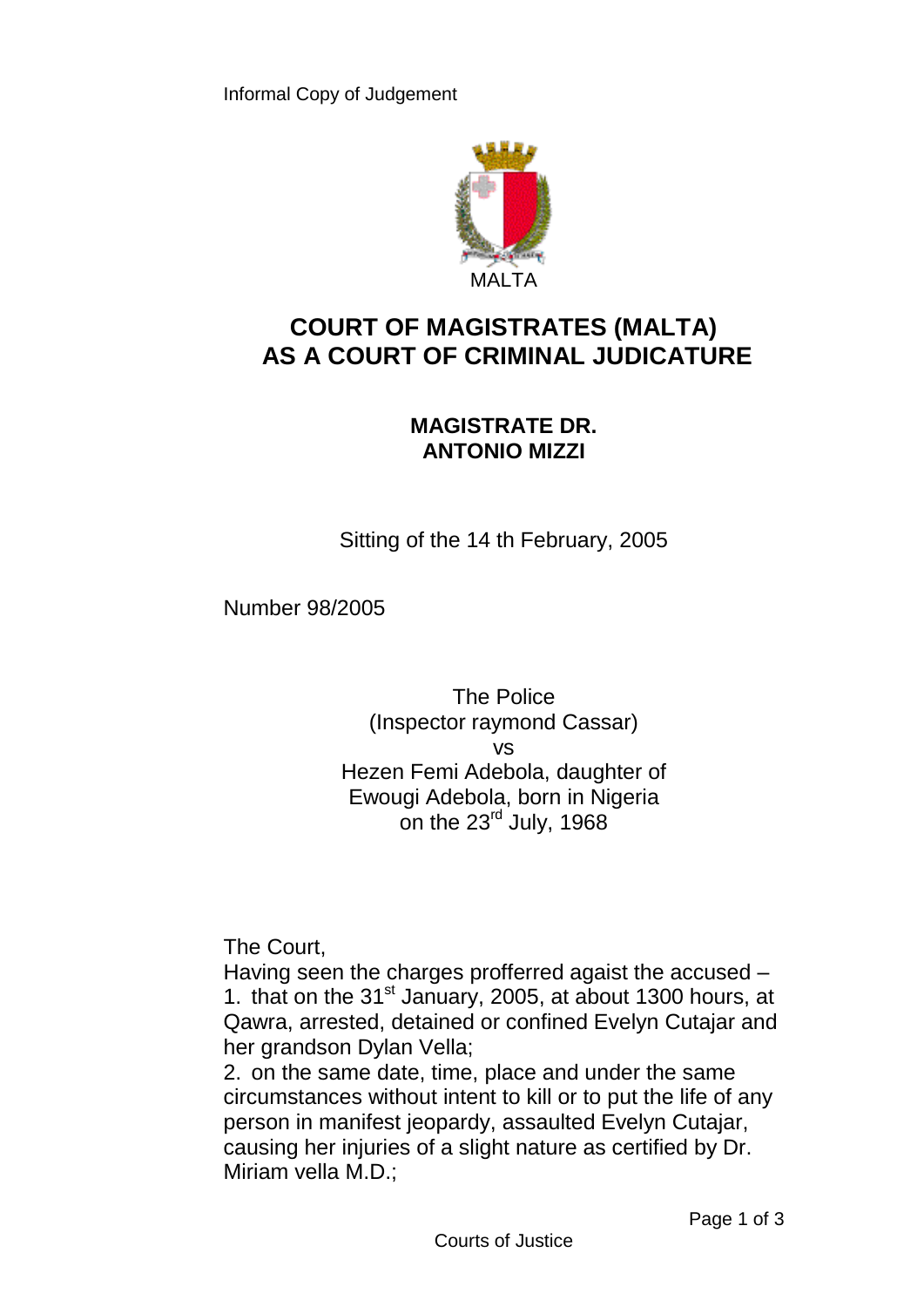3. on the same date, time, place and under the same circumstances attempted to use force against Evelyn Cutajar with intent to insult, annoy or hurt such person or others;

4. on the same date, at about 1600 hours, at the Qawra Police Station assaulted and /or resisted by violence or active force not amounting to public violence, against Inspector Therese Sciberras, WPS102 Ruth Magro, WPC31 Susan Muscat and WPC169 Doris Camilleri, persons lawfully charged with a public duty when in the execution of the law or of a lawful order issued by a competent authority;

5. on the same date, time, place and under the same circumstances reviled and/or threatened and/or caused bodily harm to Inspector Therese Sciberras, WPS102 Ruth Magro, WPC31 Susan Muscat and WPC169 Doris Camilleri, while in the act of discharging their duty or because their having discharged such duty, or with intent to intimidate or unduly influence them in the discharge of such duty;

6. on the same date, time, place and under the same circumstances caused slight injuries on the person of WPS102 Ruth Magro, WPC31 Susan Muscat and WPC169 Doris Camilleri as certified by different doctors; 7. on the same date, time, place and under the same circumstancesdisobeyed the lawful orders of persons entrusted with a public service, namely, Inspector Therese Sciberras, WPS102 Ruth Magro, WPC31 Susan Muscat and WPC169 Doris Camilleri, or hundered or obstructed such persons in the exercise of their duties, or otherwise unduly interfered with the exercise of such duties, either by preventing other persons from doing what they are lawfully enjoined or allowed to do, or frustrating or undoing what has been lawfully done by other persons or in any other manner whatsoever.

Having seen the note of the Attorney General whereby he gave his consent that this case be treated summarily.

Having seen the records of the case of the 14<sup>th</sup> February, 2005 where the accusaed admitted to the charges as profferred.